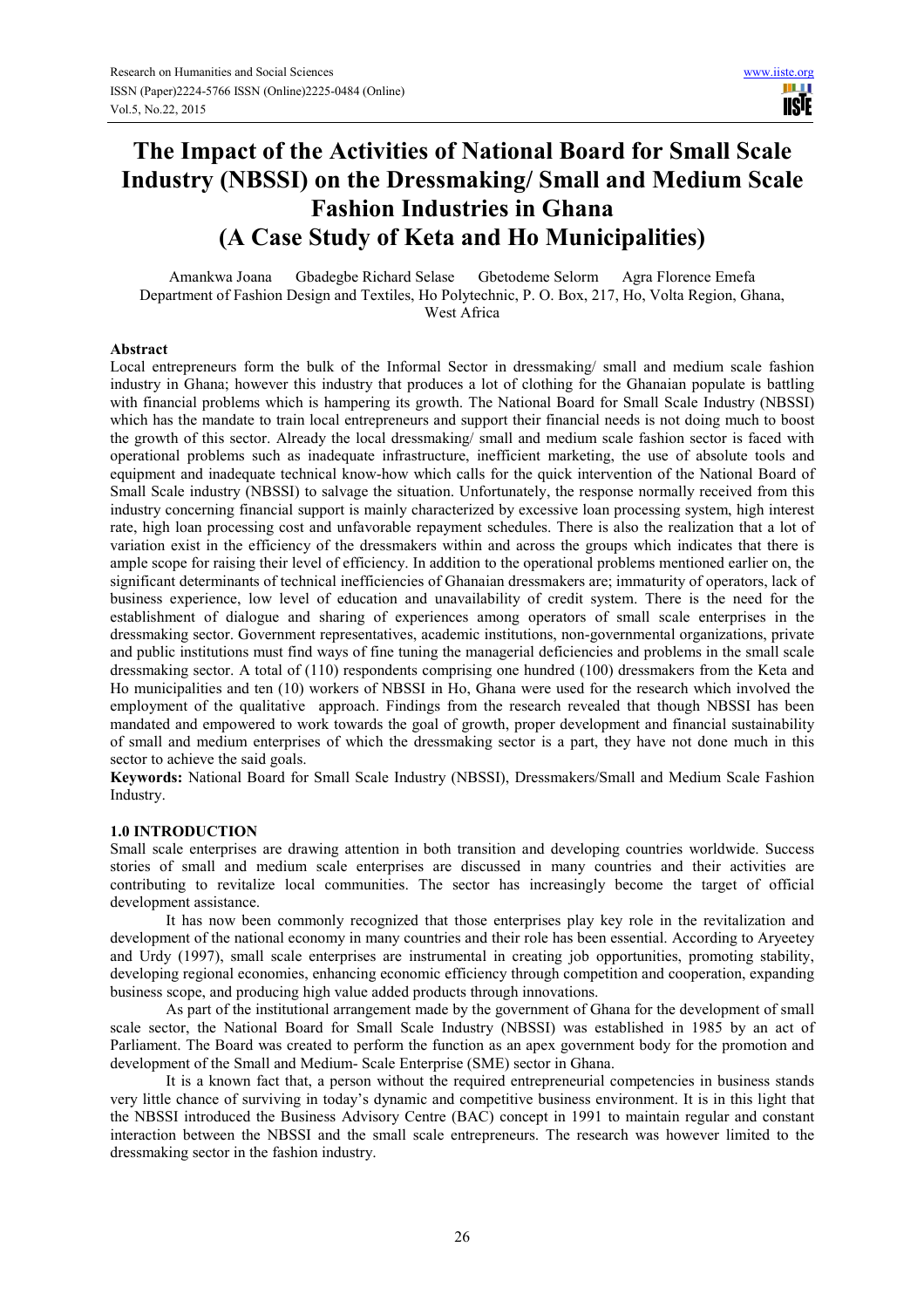#### **2.0 REVIEW OF RELATED LITERATURE**

This is the chapter that provides information from the secondary source for the research. In this chapter, information from books, write-ups, interviews etc on the topic will be discussed under various sub headings.

The dressmaking/ small and medium scale fashion industry operates in an environment that has become turbulently unpredictable all over the world. Cultures around the world are constantly influencing each other; hence the world's cultures are changing fashion constantly (Stuart, 1995)

The fashion industry in Ghana especially dressmaking/small and medium scale fashion industries (which is the main focus of this study) has not been left out of economic, political, social, cultural and legal pressures brought to bear on the sector.

#### **2.1 The Concept of the Small Scale Industry**

In Ghana, NBSSI defines small scale enterprise which includes small scale fashion designers/dressmakers as a production unit that engages primary manufacturing. The term cottage shop is used for enterprises with fewer number of workers (less than five workers) as in the case of most fashion shops that operate from the home. However, the small scale industry is defined as the one which employs lesser people, does not use too much sophisticated machinery and have a smaller set up capital as compared to large scale industries.

According to Aryeetey and Urdy (1997), small scale enterprise which also includes tailors and dressmakers or fashion designers are instrumental in creating job opportunities, promoting stability, developing regional economies, enhancing economic efficiency through competition and co-operation, expanding business scope and producing high value added products through innovation. From their view, these enterprises contribute significantly to employment generation (of about 50% to 60% in developing countries) of which Ghana is not an exception.

 Applying the definition stated earlier to the dressmaking sub- sector in the fashion industry in Ghana, it could be seen that the sector is dominated with small scale, one person owner workshop that are supported by several apprentices.

#### **2.2 Background of the Dressmaking/Small and Medium Scale Fashion Industries in Ghana**

Ghana enjoys a long tradition of costume- made clothing. Traditional apparel styles associated with Ghana include the *kaba* (fitted blouse), *slit* (fitted long skirt) *boubou* (long loose garment sometimes embroidered) kaftan and *fugu (loose* woven top mostly for men).

Contemporary designers also manufacture western-style trouser suit, skirt, coats, and jackets, often incorporating indigenous African designs. Ghanaian apparel is produced from local wax, batik, tie and dye and screen printed fabric as well as imported cotton, linen and silk.

The industry is supported by 21 National Vocational Training institutes throughout the country. (Source: A publication of the Ghana investment Promotion Center-GIPC).

These institutes provide basic practical and theoretical training in tailoring and dressmaking. There are also a growing number of private fashion design institutes and internationally acclaimed designers that teach the latest techniques to aspiring clothing designers. Their design techniques include pattern drafting, multiple layer cutting and high volume construction and finishing methods.

In addition to the training institutes, the Ghana National Tailors and Dressmakers Association (GNTDA) maintains offices in all ten regional capitals in Ghana. It has a membership of 48,000 tailors and dressmakers each of them works with 10-12 apprentices. It is estimated that the industry employs between 600,000-1,000,000 people including the members and employees of the GNTDA and the Ghana Association of Fashion Designers, as well as the many independent tailors and dressmakers named in Ghana as seamstresses operating throughout the country. It is estimated that almost 90 percent of the cotton apparel produced in Ghana is sold locally. Presently, very few large scale garment industries exist in Ghana which employ few fashion designers who graduate from the country's Polytechnics.

#### **2.3 The Impact of NBSSI Training Activities on the Dressmaking/Small and Medium Scale Fashion Industries**

For most developing countries including Ghana, small scale enterprises including dressmakers collectively account for more than 70% of the total industrial employment. In view of their large numbers, they constitute a potentially important target group for policy makers concerned (Ayeertey, 1994). In Ghana the informal apprenticeship system in which a young person serves under a master for a given period to learn a craft or trade, plays a key role in skill formation in the small scale dressmaking sector. The NBSSI through Business Advisory Centers (BAC), provide relevant information, training and guidance to individuals including small scale dressmakers/small and medium scale fashion industries. The training is intended to make them increase their output leading to enhanced revenue streams.

Aryeetey (1994) has also noted that lack of extensive training in marketing; financing and management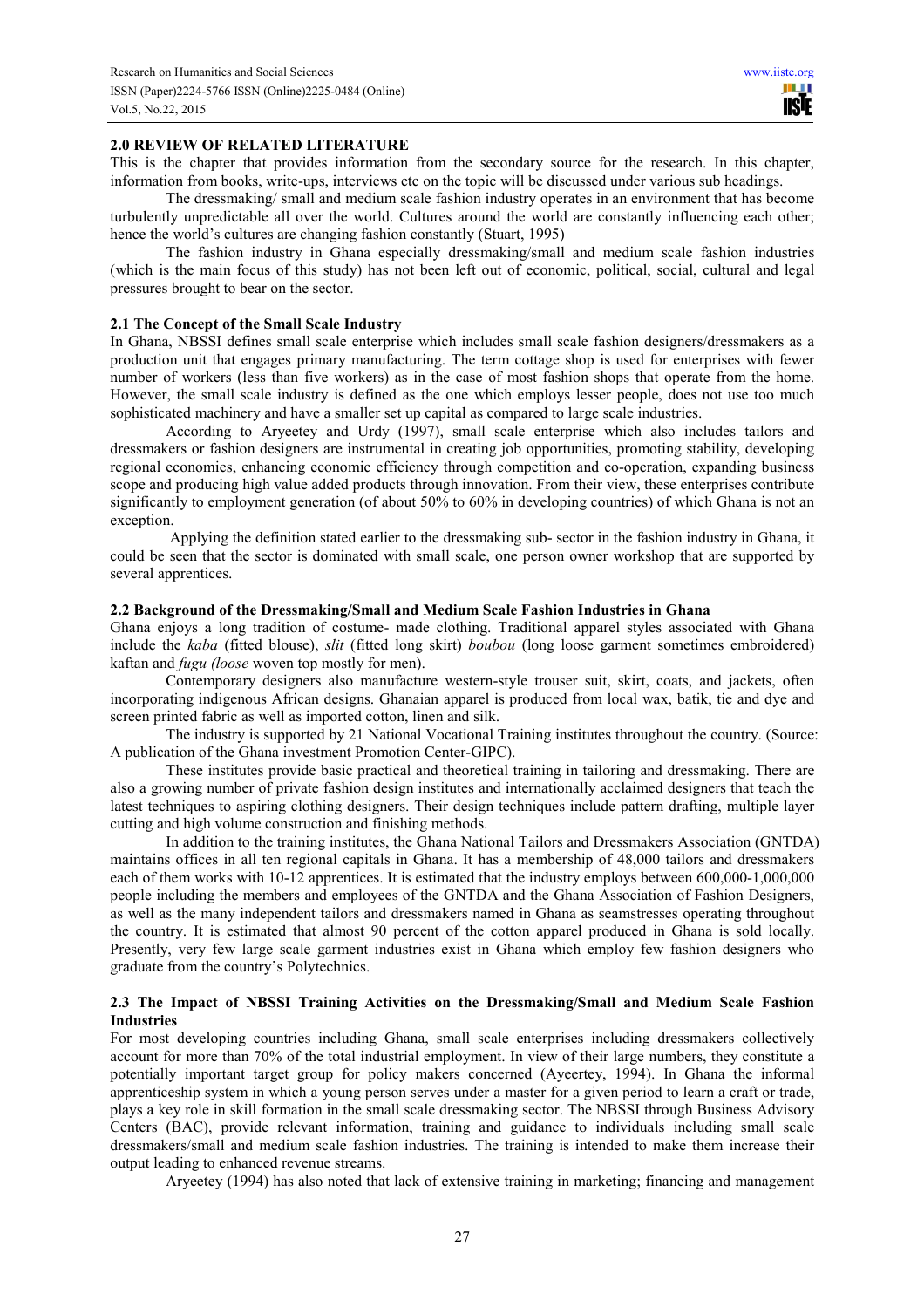constitute a major setback in small scale enterprise development in Ghana. In its effort to fill this gap, dressmakers are trained by NBSSI on the need to keep customer invoice books in which they can record the needed services, and specific information such as account, partial payment and due balances. Others are also encouraged to relocate their shops after being taken through growth plans which call for the need to start fashion schools to train others in dressmaking. Dressmakers are also equipped with marketing and customer service skills. They are thought how to increase sales by attracting tourists and other visitors to localities, but few dressmakers benefit from the activities mentioned.

#### **2.4 Assessment of NBSSI's Financial Support for the Dressmaking/ Small and Medium Scale Fashion Sector**

The major source of finance opened to small scale enterprises including dressmakers is the one operated by NBSSI. In Ghana, this dates back to 1970 under the Ghana Government Small Scale Business Loan Scheme (SBLS) where a total amount of one thousand, five hundred Ghana cedis (GHS 1,500.00) was provided by the government to the offices of Business Promotion to operate a revolving loan scheme under which credit was to be given to small businesses all over the country, (Abaka and Mayer, 1994).

The aim of the scheme was to enable Ghanaian owned businesses including dressmakers have access to credit. Loan granted under the scheme enabled dressmakers to acquire equipment such as sewing machines. This credit line allows application for financial assistance involving amount not exceeding fifty Ghana cedis (GHS 50.00) to be considered and approved by the Regional Secretariats of the NBSSI. Any amount exceeding fifty Ghana cedis (GHS 50.00) but below two hundred and fifty Ghana cedis (GHS 250.00) should be considered by the national Credit Committee at the headquarters.

In 1992 another credit scheme instituted by NBSSI was NBSSI revolving fund. The Ghanaian government provided an amount of eight thousand Ghana cedis (GHS 8,000.00) to NBSSI. Entrepreneurs in the dressmaking/small and medium scale fashion industry were encouraged to form groups and request assistance in the form of tools under revolving fund. The maximum loan ceiling under the scheme was one hundred and fifty Ghana cedis (GHS 150.00) per enterprise or member of beneficiary group. Investigations have shown that there are so many sources of finance aids existing in Ghana for the dressmaker/ small and medium scale fashion industries but it is only the short term source of finance which is woefully inadequate. Also, accessing the loan is very difficult.

## **2.5 Challenges facing the dressmaking/ Small and Medium Scale Fashion Industries in Ghana and Strategies to Enhance their Activities**

The Ghanaian dressmaking sector of the fashion industry faces many challenges which include:

- The rise of low cost goods from Asia
- A slowdown in consumer spending
- Difficulty in accessing capital
- Lack of innovation from designers
- Relatively high cost of products
- Poor distribution channels and inability to promote local brands

It has been established that the main constraints identified by the dressmakers were inadequate credit and too depressed domestic demand for their products partly due to excessive influx of used clothing. Another problem is uncoordinated efforts of agencies to assisting grouping. Thomi and Yankson (1995) expressed the need to utilize more efficient institutions which support small scale firms.

Asante, the Volta Regional Head of the Business Advisory Committee (BAC) of NBSSI stated in Daily Graphic  $(10<sup>th</sup>$  May 2005) edition that the problem of small scale enterprise including those in the dressmaking/ small scale and medium fashion industries is mainly lack of high sense of business practice. Policy objectives enacted by Government of Ghana in 1998 also outlined that small businesses in Ghana are characterized by the following problems:

- Poor entrepreneurial skills
- Inaccessibility to credit facilities
- Inadequate technical and managerial skills

For these problems to be resolved there is the need to urge entrepreneurs to exhibit a high sense of steadfastness in order to grapple with any crises that may crop up in their trade or vocations. The policy has it that, they should show high level of maturity in handling teething problems by applying strategies to overcome such problems.

## **3.0 METHODOLOGY**

This part of the paper aims at introducing the reader to general approaches and choices to the types of data,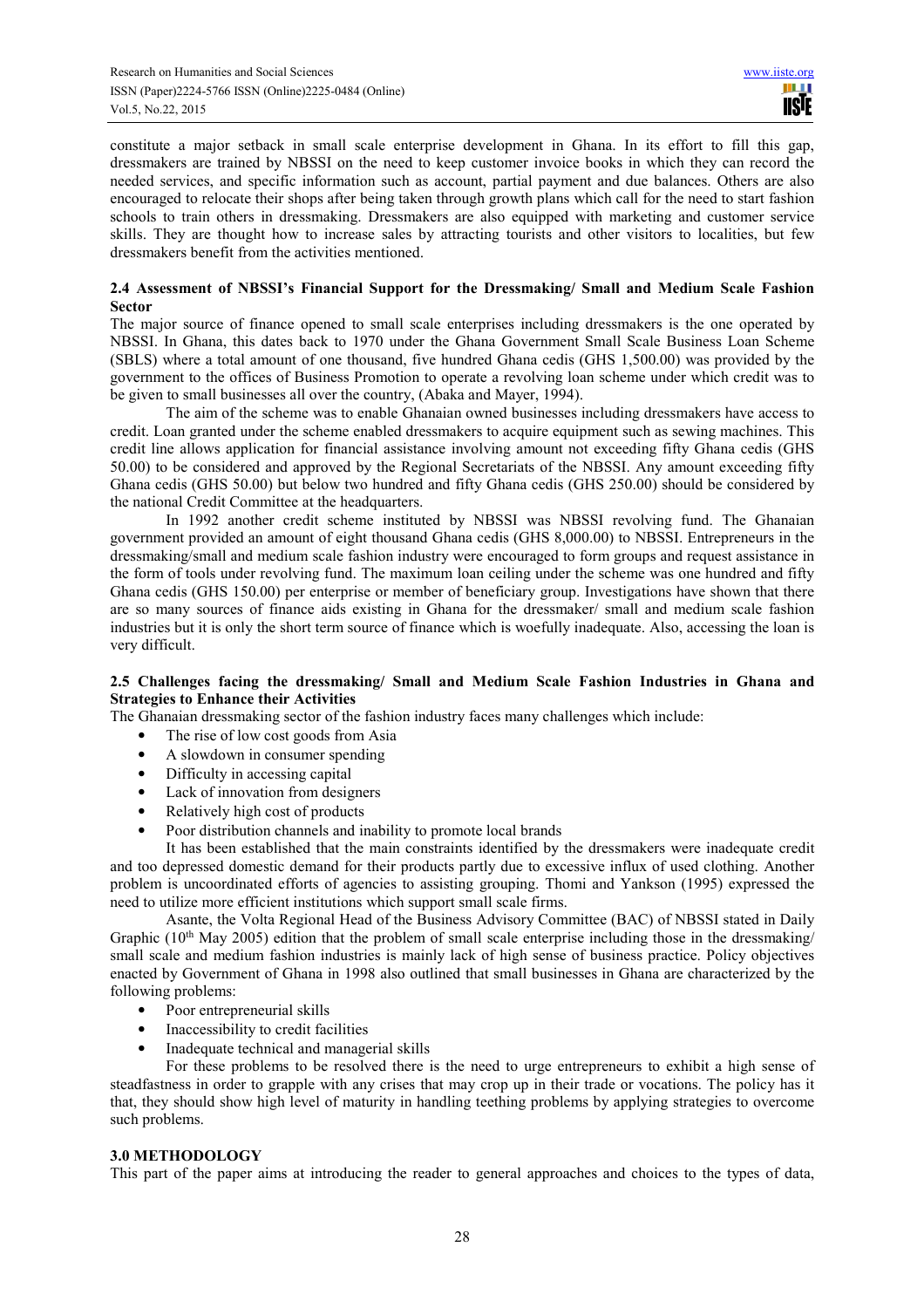research design, location, target population and sample, sampling procedure, data collection techniques used, data analysis method, and practical methods employed.

#### **3.1 Research Design**

The research study was a descriptive one. This type of research portrays an accurate profile of persons, events or situations. The descriptive research therefore offers the opportunity to elaborate and tap the diverse views of respondents. To receive the full aim of the study, a case study approach was adopted. A case study strategy is of great interest, if one wishes to gain a rich understanding of the context of a research and the process being enacted.

In examining how the activities of National Board of Small Scale lndustries (NBSSI) impacts on small scale dressmakers performance, the researcher believes using a case study technique is appropriate to the study in answering the research questions and arriving at the objectives. The merits of the approach was to enable the researchers understand the case in detail, recognizing its complexity and its context.

#### **3.2 Location**

The research was undertaken at Keta and Ho municipalities. These two towns are located in the Volta Region of Ghana. Keta is located along the coast of the Volta Region in the Southern part of Ghana. With a population of about one hundred and twenty thousand people (120,000), the municipality was elevated in the year 2008 to its present municipal status. The prominent primary economic activity there is fishing and rural agriculture. Fishing takes charge of about 50% of productive labour force in the primary sector. However, the fishing industry is characterized by extreme seasonality. Other economic activities such as the one under study are operative there. The regional office of NBSSI is located at Ho which is the regional capital over eighteen (18) municipal and district assemblies in the Volta Region. It is located one hundred and fifty kilometers (150km) from Keta, one of the study locations of this research. NBSSI operates with designated offices and departments within the district. Being the regional capital, of the Volta Region, many dressmakers/Small and Medium Scale Fashion designers are located there making the area also a suitable place for the research.

#### **3.3 Target Population and Sample**

The target population consisted of workers of National Board for Small Scale Industries NBSSI at Ho and dressmakers at Keta and Ho. An accessible population was identified since it was very difficult to reach all participants in the population. One hundred and ten (110) respondents were chosen as sample and contacted. The study population comprised ten (10) senior employees of NBSSI and one hundred 100 dressmakers.

## **3.4 Sampling Techniques**

Sampling technique provides a range of methods that enable one to reduce the amount of data one needs to collect by considering only data from a subgroup rather than all possible cases or elements. The method of sampling adopted was purposive sampling. This form of sampling is often used when one wishes to select cases that are particularly informative. The purposive sampling is convenient, reliable and suitable to take care of a small population. It is in this vain that this method was chosen for the research.

#### **3.5 Data Collection Technique**

The study employed qualitative approach to collect and analyze data. Data collected and analyzed using the qualitative way can enrich in-depth understanding of a problem or circumstances. Hence the choice to provide the researcher an appropriate means to study the phenomenon and arrive at a reliable and gripping conclusion. The Statistical approach was employed to enable the researchers explore, present, describe and examine relationships and trends within the data collected through the use of tables, graphs and statistical instruments. Structured interviews and questionnaires were also used to retrieve information for the research. One hundred and ten (110) questionnaire copies were administered and one hundred percent of that was retrieved. Semi structured interviews and questionnaires are survey methods and techniques where list of themes and questions are covered although this might vary from one interviewee to another. The order of questions may also be varied depending on the flow of conversation.

The structured questionnaire helped the researchers to obtain in-depth and accurate information on the subject understudy and also the opportunity to correct any unclear questions and the structured interviews also enabled the researchers to be able to interpret non verbal behavior as well as get immediate feedback.

#### **4.0 DATA ANALYSIS AND DISCUSSIONS**

This section of the paper presents the analyses and discussion of data collected for the research.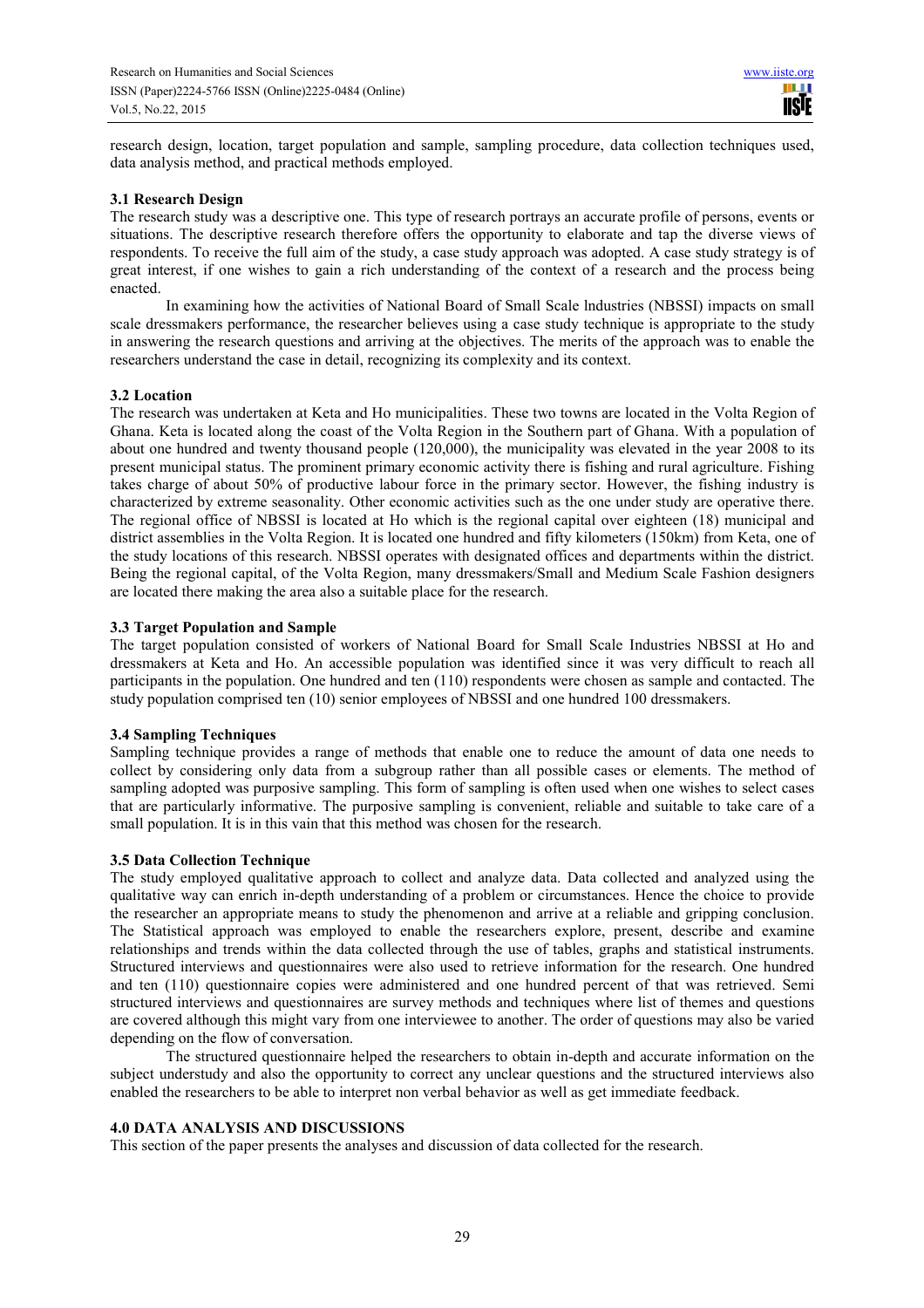| Age                | <b>Number of Respondents</b> | Percentage $(\% )$ |
|--------------------|------------------------------|--------------------|
| $15-25$ years      | 60                           | 54.5               |
| $26-35$ years      | 22                           | 20.0               |
| 36-45 years        | 15                           | 13.6               |
| 46-55 years        | 10                           | 9.2                |
| 56-years and above |                              | 2.7                |
| <b>Total</b>       | 110                          | 100%               |

#### **Table 1: Demographic Characteristics of respondents**

Source: Research survey 2012

The ages of the various respondents are represented in the table above. According to the table, 60 respondents representing 54.5% of the sample population fall between the ages of 15 to 25. This was because most of the dressmakers could not further their education to a higher level thus they could not go beyond junior high school so the main opportunity opened to them was to learn a trade through apprenticeship. The table also shows that majority of the workers are quite young.

#### **Table 2: Educational Background**

| <b>Educational level</b> | <b>Number of Respondents</b> | Percentage $(\% )$ |
|--------------------------|------------------------------|--------------------|
| Technical education      | 45                           | 40.9               |
| Apprenticeship           | 60                           | 54.5               |
| Senior high – tertiary   |                              | 4.6                |
| <b>Total</b>             | 110                          | 100                |

Source: Research survey 2012

The educational level of respondents was technical qualification with majority of the respondents resorting to apprenticeship. It was realized that 45 of the respondents representing 40.9% of the sample population had technical qualification whilst 60 respondents representing 54.5% of the sample population were engaged in apprenticeship because they are illiterate and as such cannot attend a formal school to pursue a fashion programme. This explains why most of the respondents have little experience in bank credit operation and book keeping. Those whose educational level ranges from senior high to tertiary were the workers at NBSSI.

# **Table 3: Ownership Structure within the Dressmaking/ Small and Medium Scale Fashion lndustry**

| <b>Type of Ownership</b> | <b>Number of Respondents</b> | Percentage (%) |
|--------------------------|------------------------------|----------------|
| Sole ownership           | 80                           | 80.0           |
| Partnership venture      | 20                           | 20.0           |
| Limited Company          |                              | 0.0            |
| <b>Total</b>             | 100                          | 100            |

Source: Research survey 2012

The table depicts the ownership structure in the dressmaking/ small and medium scale fashion industry. From the response gathered, 80 of the dressmakers were operating as sole proprietors or one person ventures, and 20 as partnership ventures. None of the respondents operates as Limited Company. The domination of sole ownership in the sector could be attributed to the fact that sole proprietorship is easier to form and operate mainly because it requires small initial investment and logistics.

| таріс п болі се от ініцій саріват і пів айсвион мав ровса во оніч спе атсвянанствовных |                              |                    |  |
|----------------------------------------------------------------------------------------|------------------------------|--------------------|--|
| <b>Source</b>                                                                          | <b>Number of Respondents</b> | Percentage $(\% )$ |  |
| Loans                                                                                  | 75                           | 75.0               |  |
| Savings                                                                                | 25                           | 25.0               |  |
| Total                                                                                  | 100                          | 100                |  |

#### **Table 4: Source of initial Capital (This question was posed to only the dressmakers/SMEs**

Source: Research survey 2012

The table above which indicates the source of initial capital reveals that the major source of initial capital of the dressmakers/ small and medium scale fashion industries was from loans.75 respondents of the industry representing 75.0% of the dressmakers and SMEs indicated that they started with loans and 25 respondents representing 25.0 % of the dressmakers and SMEs said they started with their own savings. This is so because the capital requirement of small entrepreneurs is very small and moreover lending institutions normally do not request for valuable collateral securities to back up loans.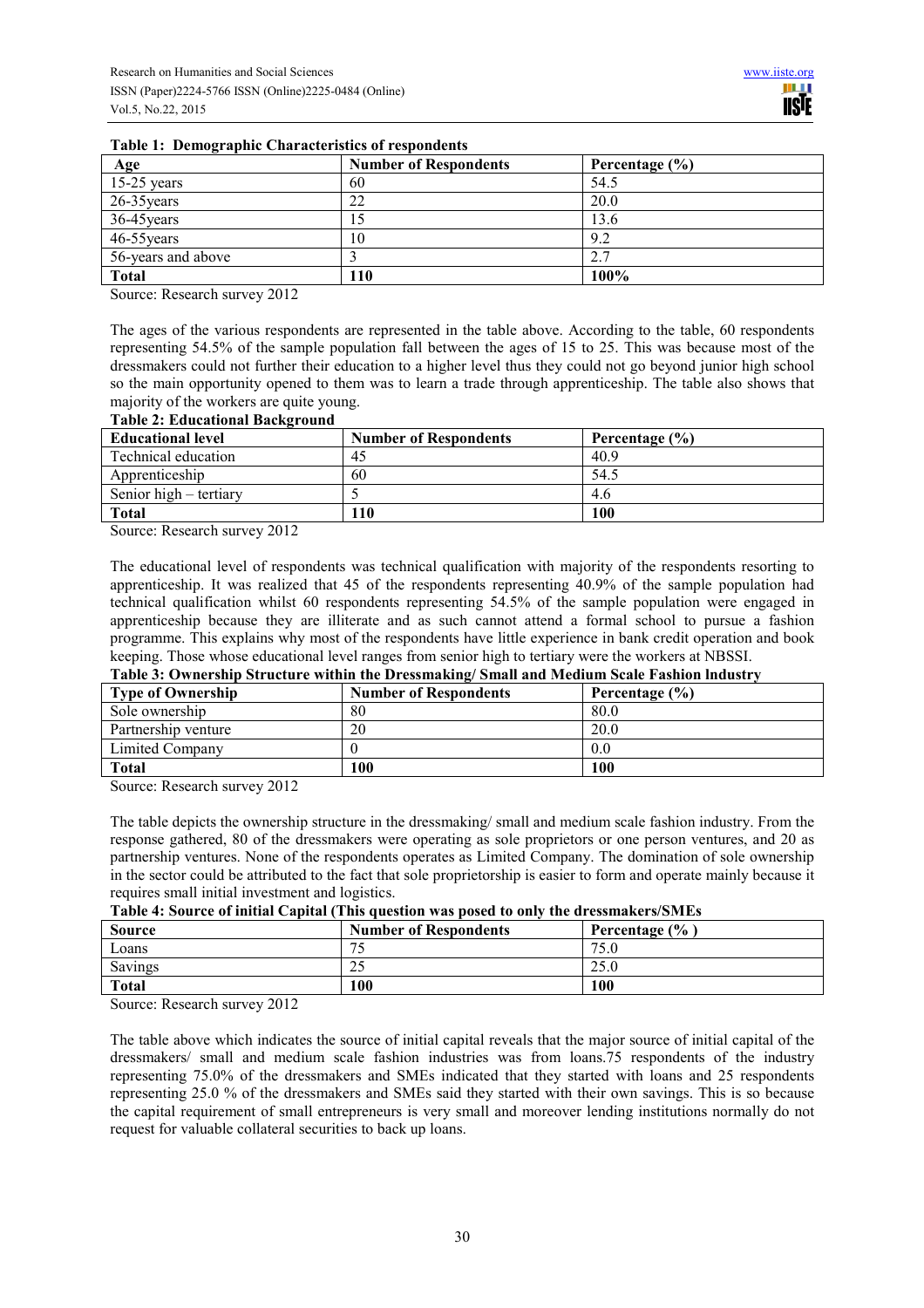|  |  |  | Table 5: Dressmakers/Small and Medium Fashion Industries who have heard and Registered with NBSSI |  |
|--|--|--|---------------------------------------------------------------------------------------------------|--|
|  |  |  |                                                                                                   |  |

| <b>Respondents</b>                                    | <b>Number</b> | Percentage $(\% )$ |
|-------------------------------------------------------|---------------|--------------------|
| Number who have heard and registered with NBSSI       | 30            | 30.0               |
| Number who have heard but did not register with NBSSI | 50            | 50.0               |
| Number who have not heard at all about NBSSI          | 20            | 20.0               |
| Total                                                 | 100           | $100\%$            |

Source Research survey 2012

Table 5 depicts the number of dressmakers who have heard of NBSSI and those who have registered with them. From the table, it could be deduced that 80% of the dressmakers have heard of NBSSI but only 30 have registered with them. Those who have heard but did not register claim that they have tight schedules so cannot make time to go and register. Others also said they do not trust the executive committee members of the Dressmakers Association so cannot establish any financial relationship with them to enable them register. 20 respondents have not heard at all about NBSSI.

#### **Table 6: Financial Beneficiaries of NBSSI**

| <b>Response of financial beneficiaries from NBSSI</b> | <b>Number of Respondents</b> | Percentage $(\% )$ |
|-------------------------------------------------------|------------------------------|--------------------|
| Yes                                                   | 20                           | 20.0               |
| N <sub>0</sub>                                        | 80                           | 80.0               |
| <b>Total</b>                                          | 100                          | 100                |

Source: Research survey 2012

The table above shows the number of respondents who have benefited financially from NBSSI. According to the table, only 20 respondents representing 20% of those who registered with NBSSI had financial support from them. However the majority forming 80% had never had any financial help from NBSSI even though some have registered with them. Surprisingly, those who were supported by NBSSI complained that there were strings and high interest rate attached to the loans collected which resulted in great discouragement for going for more. **Table 7: ln- service Training by NBSSI for Dressmakers/Small and Medium Scale Fashion lndustry.** 

| Table 7, The Scrytec Framing by POSSI for Dressmakers/Sman and Medium Scale Pasmon muustry. |                              |                    |  |
|---------------------------------------------------------------------------------------------|------------------------------|--------------------|--|
| <b>Beneficiaries of NBSSI In-Service Training</b>                                           | <b>Number of Respondents</b> | Percentage $(\% )$ |  |
| Yes                                                                                         | 20                           | 20                 |  |
| N <sub>0</sub>                                                                              | 80                           | 80                 |  |
| Total                                                                                       | 100                          | 100                |  |

Source: Research survey 2012

Table 6 depicts training programmes organized by NBSSI and beneficiaries. From the Table, it is apparent that only 20 respondents have had access to training programmes from NBSSI and 80 never had any training from NBSSI. The NBSSI had a major objective of creating enabling and productive environment for dressmakers/small and medium scale fashion industry. Response from NBSSI personnels interviewed indicated that most of the dressmakers are not educated as such they find it very difficult to engage in activities that involve reading and writing. In addition to that, majority of the respondents did not take part in the training activities due to the fact that they did not register with NBSSI. Those who attended the trainings however attested to the fact that there is improvement in their skills.

#### **Table 8: Level of Output before and after Registration with NBSSI**

| Year | <b>Output Level Before</b> | Vear | <b>Output Level After</b> |
|------|----------------------------|------|---------------------------|
| 2009 | 45.1%                      | 2009 | 68.5%                     |
| 2010 | 49.7%                      | 2010 | 70.6%                     |
| 2011 | 27.8%                      | 2011 | 72.0%                     |

Source: Research Survey 2012

With respect to the level of output before or after registration with NBSSI, it was very clear that there had been a lot of improvement in the level of output after the dressmakers and Tailors registered with NBSSI and partook in their training programmes. With regards to output level, respondents from NBSSI's office revealed that firms in the dressmaking industries showed enough sign that there had been improvement in output.

# **Table 9 Ranking of problems of dressmakers/small and medium scale fashion industry**

| <b>Problems</b>                            | Ranking |
|--------------------------------------------|---------|
| Finance                                    |         |
| Marketing                                  |         |
| Acquisition of equipment and raw materials |         |
| 0.010<br><sup>n</sup>                      |         |

Source: Research survey 2012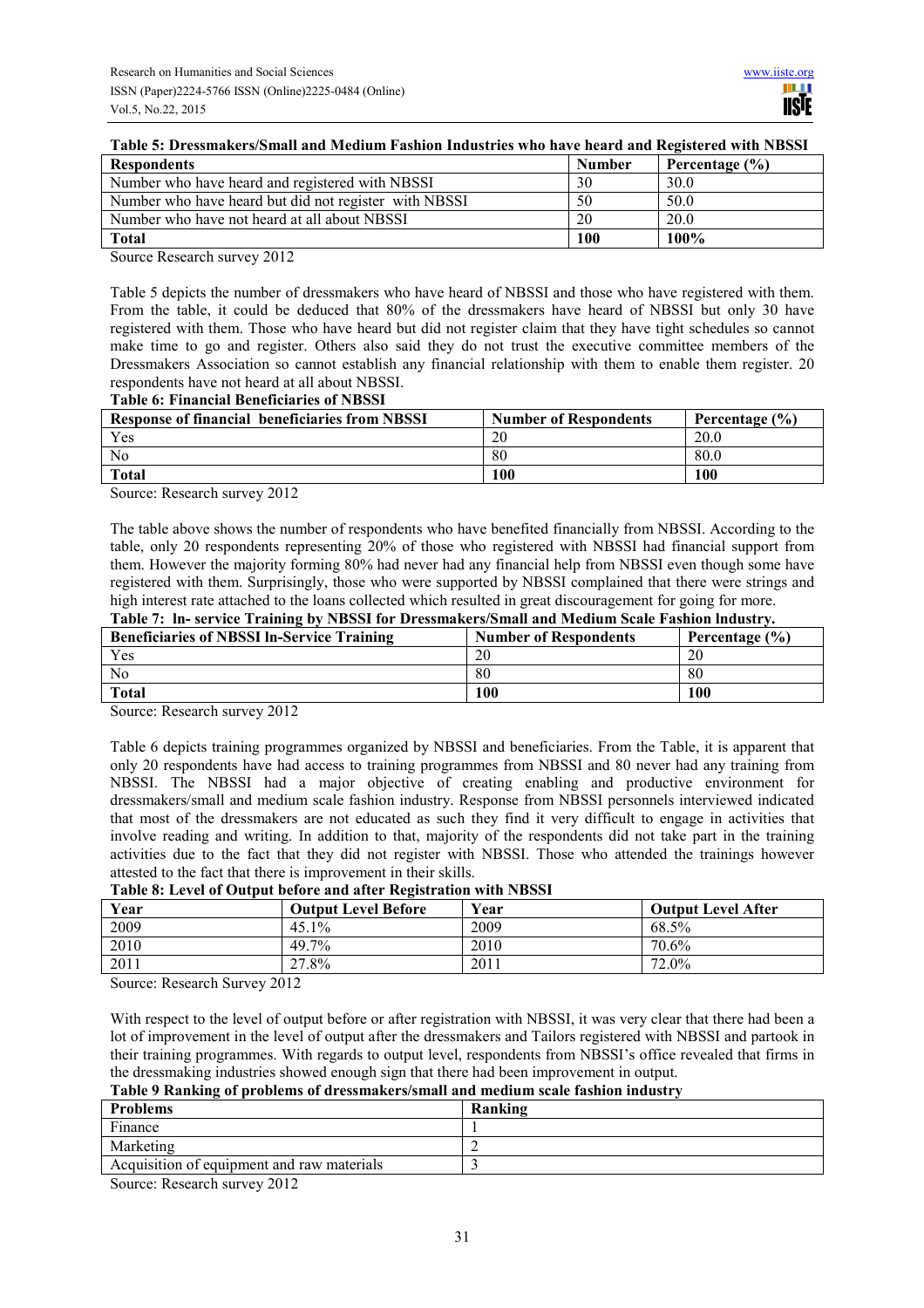The study portrayed the problems encountered by the dressmakers/ small and medium scale fashion industry. The problems were ranked in order of magnitude. One being the highest and three being the lowest in magnitude. Most of the respondents indicated the problem of finance as the highest. According to them, most dressmakers cannot get access to loans in larger amounts to enable them venture into large scale production that would feed the Ghanaian society and for export. Marketing was the second highest problem due to the competition they face from dealers of imported used clothing.

From the response gathered, acquisition of equipment and raw materials has been a problem for the dressmaking industry. Complains received from them indicated that it is difficult for them to acquire raw materials because of the lack of funds. It is in this regard that the government of Ghana has set aside a fund to assist the small scale entrepreneurs specifically in the dressmaking and tailoring industry. The funds are at present meant for the following purposes: procurement of raw materials, purchase of equipment and equipment rehabilitation, but as it was detected earlier on during the research; the fund is not easy to assess.

## **CONCLUSIONS**

- The study noted that the level of output noticed in the Keta, and Ho municipalities concerning the dressmaking/small and medium scale fashion industry registered slow growth. Personnels from the office of NBSSI who were interviewed also mentioned the same fact.
- About 30% of dressmakers/ small and medium scale fashion industries have registered with NBSSI but 80% have heard about NBSSI.
- With regards to training programmes organized by NBSSI, only 20% of the respondents benefitted from it.
- The study also revealed that with regards to output levels of the dressmakers/ small and medium scale fashion industries, the activities of the NBSSI actually influenced it and did have some positive impact but was not enough for positive growth for the whole sector.
- It was also noted that none of the producers export their products because of non effective organizational structure to support them in venturing into the export market.
- Another problematic area was marketing. This was due to the fact that unlimited foreign competition exists in the importation of used clothing.

## **Recommendations**

In the light of the above findings and conclusions, the following recommendations were made;

- Since it was observed that dressmakers/ small and medium scale fashion industry lack basic managerial skills essential for their business entity, the need to fully equip them to obtain practical knowledge in the managerial skills is a necessity. This would strengthen their capabilities.
- The activities of the NBSSI should be refocused to the specific needs of the dressmakers /small and medium scale fashion industry. The government of Ghana through NBSSI should have a clear cut policy for the sector.
- The Board should focus their attention on promotional seminars for dressmakers/ small and medium scale fashion industries in Ghana.
- The Board should also engage in regular follow ups, evaluation of business operations and help trainees to secure needed financial, infrastructural and related assistances.
- Since most dressmakers/ small and medium scale fashion industries do not receive adequate credit facilities from NBSSI, it is recommended that the emerging Micro Non Banking Financial sector in Ghana should be encouraged to make its services more beneficial to the dressmaking sector.
- It is also recommended that the Government of Ghana should encourage Commercial banks to channel more loans to viable enterprises like that of the dressmakers/ small and medium scale fashion industries.

## **REFERENCES**

[1] Abaka,K and Mayer, P.(1994) *Promotion for Small- scale Enterprises in Ghana,* Accra, Anansesem Publishing Ltd.

[2] Aryeetey,E,and Urdy,C (1997) *"The Characteristics of Informal Financial Market in Sub-Saharan African Economies"* Vol 6 no 1

[3] Aryeetey, E (1994) " *Financial integration and Development in Sub- Saharan Africa:* A Study of informal Finance in Ghana, London, A working Paper no 78, ODI

[4] *Challenges Facing Fashion lndustry in Ghana.* (2010, April 05 ) Study Mode. Com Retrieved from http//www.studymode.com/essays/challenges-facing-fashion-industry- in- Ghana-304900html

[5] Ghana Investment Promotion Profile: *Apparel,* Retrieved from http//www.gipc.org.gh